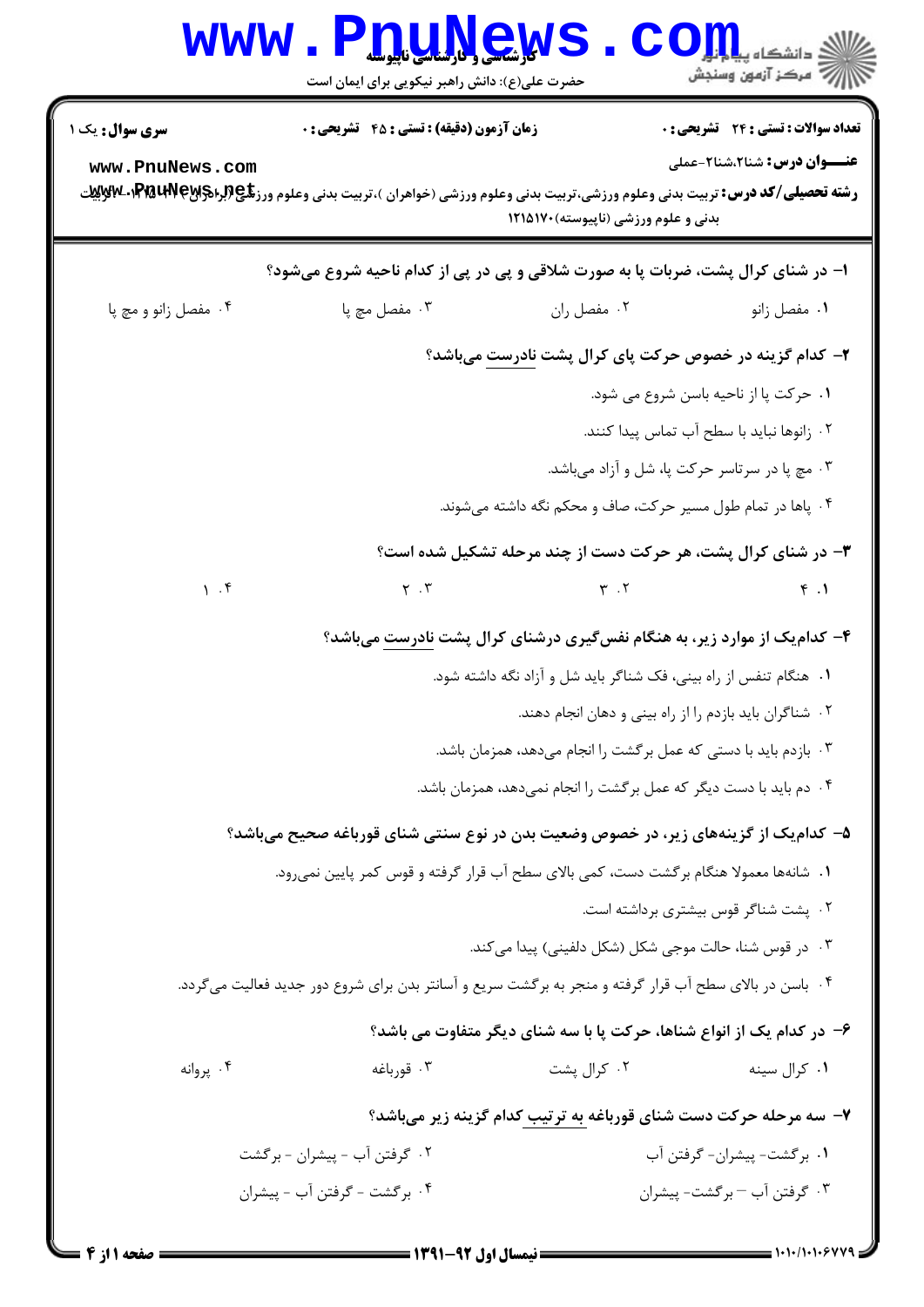## Www.PnuMews.Com

حضرت علی(ع): دانش راهبر نیکویی برای ایمان است

| <b>سری سوال : ۱ یک</b>                                                                    | زمان آزمون (دقیقه) : تستی : ۴۵ قشریحی : 0                                                                                                   |                                                                                  | <b>تعداد سوالات : تستی : 24 گشریحی : 0</b>                                              |  |
|-------------------------------------------------------------------------------------------|---------------------------------------------------------------------------------------------------------------------------------------------|----------------------------------------------------------------------------------|-----------------------------------------------------------------------------------------|--|
| www.PnuNews.com                                                                           |                                                                                                                                             |                                                                                  | <b>عنـــوان درس:</b> شنا۲،شنا۲-عملی                                                     |  |
|                                                                                           | <b>رشته تحصیلی/کد درس:</b> تربیت بدنی وعلوم ورزشی،تربیت بدنی وعلوم ورزشی (خواهران )،تربیت بدنی وعلوم ورز <b>شگی(لبرادPMUPW-۱PM)،کلابلیت</b> | بدنی و علوم ورزشی (ناپیوسته)۱۲۱۵۱۷۰                                              |                                                                                         |  |
|                                                                                           |                                                                                                                                             |                                                                                  | ۸– در خصوص نفسگیری شنای قورباغه کدام گزینه صحیح میباشد؟                                 |  |
|                                                                                           |                                                                                                                                             |                                                                                  | ١. شناگر عمدتاً عمل دم را از طريق دهان انجام مي دهد.                                    |  |
|                                                                                           |                                                                                                                                             |                                                                                  | ۰۲ شناگر در جریان هر حرکت پا، یک بار تنفس می کند.                                       |  |
| ۰۳ شناگر عمل بازدم را هنگامی که صورت خود را زیر آب می برد، فقط از طریق بینی انجام می دهد. |                                                                                                                                             |                                                                                  |                                                                                         |  |
|                                                                                           |                                                                                                                                             | ۰۴ شناگر عمل بازدم را هنگامی که صورت خود را زیر آب می برد، با سرعت انجام می دهد. |                                                                                         |  |
|                                                                                           |                                                                                                                                             |                                                                                  | ۹- ضربه دلفینی پا در شنای قورباغه در چه زمانی صورت میگیرد؟                              |  |
|                                                                                           | ۰۲ هنگام شروع مرحله برگشت دستها                                                                                                             |                                                                                  | ۰۱ هنگام مرحله پیشران دست و به طور مستقل                                                |  |
|                                                                                           | ۰۴ بردن زانوها به بالا و زير بدن                                                                                                            |                                                                                  | ۰۳ جمع شدن کامل دستها به پایین و عقب                                                    |  |
|                                                                                           | +ا– وضعیت بدن شناگر در کدام گزینه اساساً یک شنای زیر آبی است و شناگر تنها در موقع نفس5یری و مرحله استراحت                                   |                                                                                  | دست، سطح آب را می شکافد؟                                                                |  |
| ۰۴ پروانه                                                                                 | ۰۳ قورباغه                                                                                                                                  | ۰۲ کرال پشت                                                                      | ۰۱ کرال سينه                                                                            |  |
|                                                                                           |                                                                                                                                             |                                                                                  | ۱۱− سه حرکت <u>پارویی</u> حرکت دست در شنای پروانه <u>بهترتیب</u> کدام گزینه زیر میباشد؟ |  |
|                                                                                           | ۰۲ تغییر جهت به سمت داخل - خارج - مجدداً داخل                                                                                               |                                                                                  | ١.  تغيير جهت به سمت خارج - داخل - مجدداً خارج                                          |  |
|                                                                                           | ۰۴ ورود به آب - برگشت - پیشران                                                                                                              |                                                                                  | ۰۳ جلو برنده - ورود به آب - استراحت                                                     |  |
| ۱۲- اصلیترین محور در پیشرفت و تکامل آموزش شنای پروانه کدام مورد میباشد؟                   |                                                                                                                                             |                                                                                  |                                                                                         |  |
| ۰۴ حرکت پای دلفینی                                                                        | ۰۳ زمانبندی                                                                                                                                 | ۲. حرکت دست                                                                      | ۰۱ نفس گیری                                                                             |  |
|                                                                                           | ۱۳– در استارت چنگی (گرفتنی) در جدا شدن از سکو، دستها نسبت به خط عمومی (عمودی) بدن چه زاویهای باید داشته                                     |                                                                                  | باشد؟                                                                                   |  |
| ۰۴ ۱۲۰ درجه                                                                               | ۹۰ ۹۰ درجه                                                                                                                                  | ۰۲ درجه                                                                          | ۰۱ ۳۰ درجه                                                                              |  |
|                                                                                           | ۱۴– در کدام برگشت، سر نزدیک به سطح آب و در خط بقیه بدن (در امتداد بدن) قرار میگیرد و تماس با دیوار ۱۷ تا ۲۲                                 |                                                                                  | سانتیمتر زیر سطح آب انجام میشود؟                                                        |  |
| ۰۴ سالتو                                                                                  |                                                                                                                                             |                                                                                  | ۰۱ پیچش <sub>ی</sub> نشسته                                                              |  |
|                                                                                           |                                                                                                                                             |                                                                                  | ۱۵– کدام برگشت به خاطر انتقال درست گشتاور بدن، مؤثرتر و کارآمدتر است؟                   |  |
| ۰۴ سالتو                                                                                  | ۰۳ باز $\cdot$                                                                                                                              | ۰۲ پیچشی شیرجه ای                                                                | ۰۱ پیچشی نشسته                                                                          |  |
|                                                                                           |                                                                                                                                             |                                                                                  |                                                                                         |  |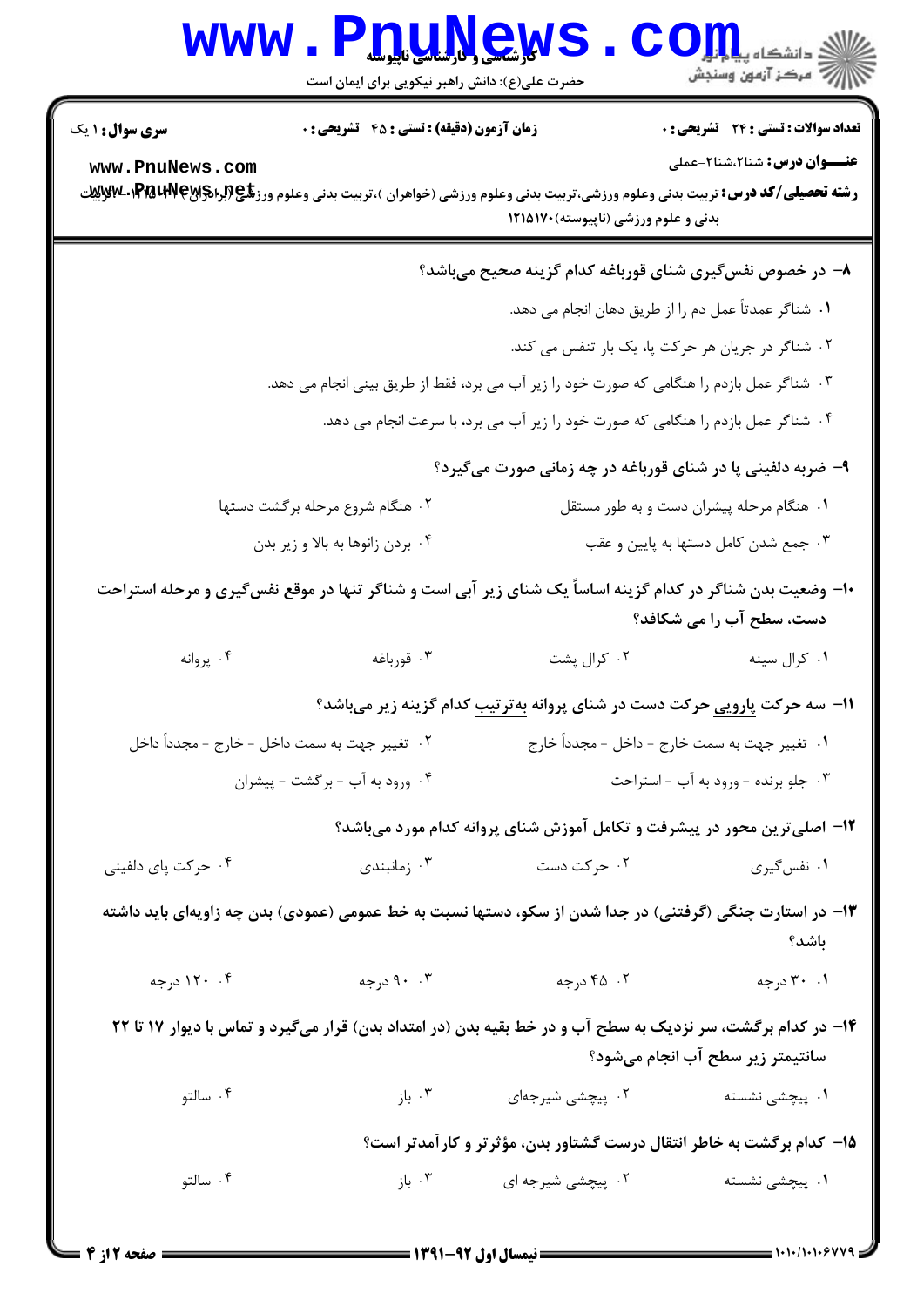| <b>WWW</b>                                                                                                                                            | <b>TILLY SAY TO</b><br>حضرت علی(ع): دانش راهبر نیکویی برای ایمان است                                                                                                                     |                                                                  | دانشڪاه پ <b>ايلياباني</b><br>أأآت مركز آزمون وسنجش                               |  |  |
|-------------------------------------------------------------------------------------------------------------------------------------------------------|------------------------------------------------------------------------------------------------------------------------------------------------------------------------------------------|------------------------------------------------------------------|-----------------------------------------------------------------------------------|--|--|
| <b>سری سوال : ۱ یک</b><br>www.PnuNews.com                                                                                                             | زمان آزمون (دقیقه) : تستی : 45 آتشریحی : 0<br><b>رشته تحصیلی/کد درس:</b> تربیت بدنی وعلوم ورزشی،تربیت بدنی وعلوم ورزشی (خواهران )،تربیت بدنی وعلوم ورز <b>شگی(لبرادPMUPW-۱PM)«W</b> y می | بدنی و علوم ورزشی (ناپیوسته) ۱۲۱۵۱۷۰                             | <b>تعداد سوالات : تستی : 24 گشریحی : 0</b><br><b>عنـــوان درس:</b> شنا2،شنا2-عملی |  |  |
|                                                                                                                                                       |                                                                                                                                                                                          |                                                                  | ۱۶– در مسابقات تیمی قهرمانی جهان، به چند تیم حکم قهرمانی داده میشود؟              |  |  |
| ۸ ۰۴ تیم نخست                                                                                                                                         | ۰۳ و تیم نخست                                                                                                                                                                            | ۰۲ ۳ تیم نخست                                                    | ۰۱ ۳ تیم نخست                                                                     |  |  |
| ۱۷– حداقل تعداد داوران وقت نگهدار در مسابقات المپیک و قهرمانی جهان در صورتی که امکان دسترسی به وسایل خودکار<br>رسمی نباشد، برای هر خط چند نفر میباشد؟ |                                                                                                                                                                                          |                                                                  |                                                                                   |  |  |
|                                                                                                                                                       | ۰۳ نفر (۲۰۰۴ نفر                                                                                                                                                                         | ۲. ۲ نفر                                                         | ۰۱ نفر                                                                            |  |  |
|                                                                                                                                                       | ۱۸–در کدام مسابقات با سوت ممتد و کشیده سر داور، شناگران باید بیدرنگ وارد آب شوند و بدون تلف کردن وقت، حالت                                                                               |                                                                  | استارت بگيرند؟                                                                    |  |  |
|                                                                                                                                                       | ۰۲ پشت و مختلط امدادی                                                                                                                                                                    | ۰۱ آزاد امدادی و مختلط انفرادی                                   |                                                                                   |  |  |
|                                                                                                                                                       | ۰۴ پشت و مختلط انفرادی                                                                                                                                                                   | ۰۳ مختلط انفرادی و امدادی                                        |                                                                                   |  |  |
| ۱۹- بر اساس قوانین و مقررات شنا، این افراد در دوطرف استخر و به موازات خط طولی قرار میگیرند، و برای کمک به داوران<br>برگشت، برگشتها را زیرنظر میگیرند؟ |                                                                                                                                                                                          |                                                                  |                                                                                   |  |  |
| ۰۴ مسئول طناب خطاها                                                                                                                                   | ۰۳ منشی                                                                                                                                                                                  | ۰۲ هماهنگ کنندهها                                                | ٠١ داوران استيل                                                                   |  |  |
|                                                                                                                                                       | ۲۰- کدامیک از برگشتهای زیر به صورت برگشت پیچشی شیرجه ای صورت میگیرد؟                                                                                                                     |                                                                  |                                                                                   |  |  |
| ۰۴ پروانه به کرال سینه                                                                                                                                | ۰۳ قورباغه به کرال پشت                                                                                                                                                                   | ۰۲ کرال پشت                                                      | ۰۱ کرال پشت به قورباغه                                                            |  |  |
|                                                                                                                                                       | <b>۲۱</b> - توضیح گفتاری زیر برای رفع کدام خطای شنای پروانه به کار می رود؟ « مثل یک اژدر»                                                                                                |                                                                  |                                                                                   |  |  |
|                                                                                                                                                       |                                                                                                                                                                                          | ۰۱ ورود خیلی گسترده دست به آب و یک الگوی پیشران مستقیم لخط داشتن |                                                                                   |  |  |
|                                                                                                                                                       | ۰۲ حالت شیرجه نداشتن هنگام ورود به آب                                                                                                                                                    |                                                                  |                                                                                   |  |  |
|                                                                                                                                                       |                                                                                                                                                                                          |                                                                  | ۰۳ سر را به مدت خیلی زیاد بالا نگه داشتن                                          |  |  |
|                                                                                                                                                       |                                                                                                                                                                                          |                                                                  | ۰۴ دستها با فاصله زياد از هم (باز) وارد آب شدن                                    |  |  |
|                                                                                                                                                       |                                                                                                                                                                                          |                                                                  | <b>۲۲</b> - دومین شنای سرعتی کدام شنا می باشد؟                                    |  |  |
| ۰۴ پروانه                                                                                                                                             | ۰۳ قورباغه                                                                                                                                                                               | ۰۲ کرال پشت                                                      | ۰۱ کرال سينه                                                                      |  |  |
|                                                                                                                                                       |                                                                                                                                                                                          |                                                                  |                                                                                   |  |  |